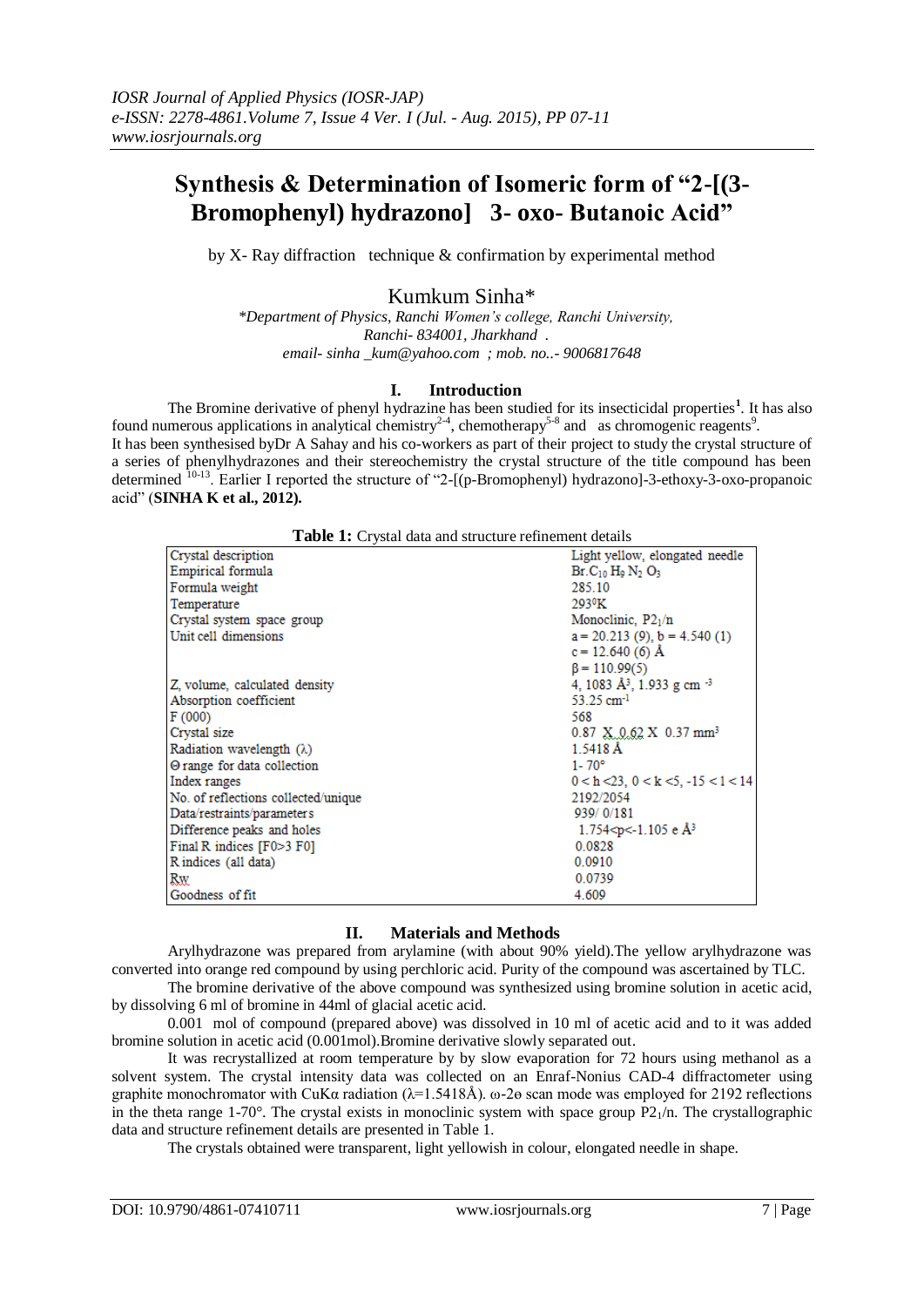#### **III. Results and discussions**

The compound Br C<sub>10</sub> H<sub>9</sub> N<sub>2</sub> O<sub>3</sub> (mol. mass = 285) may exist in the following three forms fig [.1(a), 1(b) and  $1(c)$ ]



Since Bond length, bond angles and torsion angles are approximately the same, so it may be concluded that both forms may be E- isomer or Z isomer as shown in in  $fig[1(a)$  and  $h(b)]$ . It has been found that both forms always exist in equilibrium mixture in solution. Hence both forms are inter-convertible. However in solid state the compound exists in pure single isomer , Z isomer.

Attempts to isomerise the pure isomer to other form by shining UV light or heat or alkali treatment were unsuccessful.<sup>15</sup> Hydrolysis of hydrazone in boiling methnolic sodium hydroxide gave mixture of products from which pure E-isomer could not be separated.

Crystallisation of this crude alkaline hydrolysis product always resulted in the isolation of pure single isomer identical with the keto acid obtained by direct acid hydrolysis of the hydrazone. The acids, both half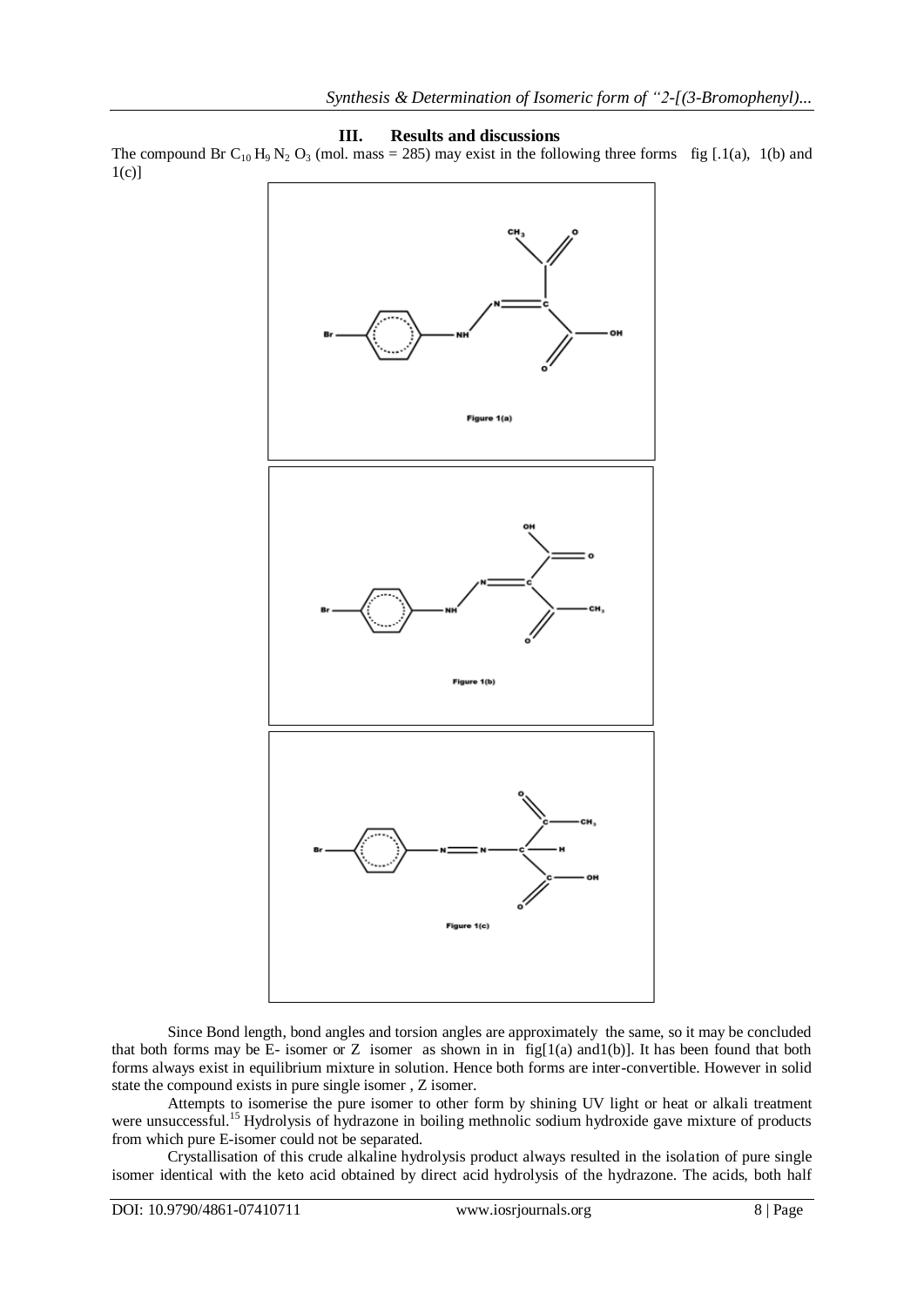esters and acid ketones seem to exist in Z- configuration and failure of transforming this into the E form is presumably due to locking of configuration by due to either strong hydrogen bonding with the acid carbonyl or by electrostatic attraction due to inner salt.

Thus Experimentally found results by chemistry persons confirmed the existence of only z isomeric form. The present study of the compound by X- ray analysis also shows that the compound can exist only in Z isomeric due to the magnitude of torsion present around the  $N(2) - C(7)$  bond.. The result of X-ray analysis of gives the torsion angle for N(1)-N(2)-C(7)-C(8) as  $1.0(6)^\circ$  and for N(1)-N(2)-C(7)-C(9) as  $179(13)^\circ$  which fixes the conformation around  $- N=C <$  and confirms that the molecule is the first space isomer i.e Z isomer as shown in Fig 1(a). Refinement of the diffraction data gives the final atomic position and equivalent isotropic displacement parameters for all the non- hydrogen atoms , which are listed in Table 2. Bond lengths and Bond angles are listed in Table 3.

| Atom           | x                                                                  | у           | z             | <b>Biso</b> $(A^2)$ |
|----------------|--------------------------------------------------------------------|-------------|---------------|---------------------|
| <b>BR</b>      | .11871(9)                                                          | $-.2584(5)$ | $-.01566(14)$ | 5.86(10)            |
| O <sub>1</sub> | .0358(4)                                                           | .2333(24)   | .5740(6)      | 3.8(5)              |
| O <sub>2</sub> | .0804(5)                                                           | .5647(22)   | .7112(7)      | 4.4(5)              |
| O <sub>3</sub> | .1820(4)                                                           | .8730(21)   | .7095(7)      | 4.1(5)              |
| N1             | .0924(4)                                                           | .209(3)     | .4147(7)      | 2.8(5)              |
| N <sub>2</sub> | .1344(5)                                                           | .4071(23)   | .4725(7)      | 2.6(5)              |
| $_{\rm C1}$    | .1151(6)                                                           | $-105(3)$   | .1216(9)      | 3.3(7)              |
| C <sub>2</sub> | .1588(7)                                                           | .080(3)     | .1824(10)     | 4.2(8)              |
| C <sub>3</sub> | .1550(7)                                                           | .187(3)     | .2836(10)     | 4.3(8)              |
| C <sub>4</sub> | .1004(6)                                                           | .102(3)     | .3179(9)      | 2.9(6)              |
| C <sub>5</sub> | .0521(7)                                                           | $-.081(4)$  | .2523(11)     | 4.5(8)              |
| C6             | .0582(7)                                                           | $-.190(3)$  | .1545(11)     | 4.7(8)              |
| C7             | .1312(6)                                                           | .522(3)     | .5663(9)      | 2.6(6)              |
| $_{\rm C8}$    | .0782(6)                                                           | .432(3)     | .6184(10)     | 3.3(7)              |
| C9             | .1833(6)                                                           | .741(4)     | .6234(8)      | 3.2(7)              |
| C10            | .2400(7)                                                           | .814(3)     | .5769(11)     | 4.4(8)              |
|                | * Biso is the mean of the Principal axes of the Thermal- ellipsoid |             |               |                     |

**Table 2** Final atomic fractional coordinates x, y, z and  $*$ Biso ( $A^2$ ) with e.s.d's in the parentheses for the non hydrogen atoms

|  | <b>Table 3</b> Bond distances $(A)$ bond angles $(°)$ and torsion angle $(°)$ for non-hydrogen atoms (e.s.d's are given in |  |  |  |  |  |  |
|--|----------------------------------------------------------------------------------------------------------------------------|--|--|--|--|--|--|
|--|----------------------------------------------------------------------------------------------------------------------------|--|--|--|--|--|--|

|                      | parantheses) |                          |           |
|----------------------|--------------|--------------------------|-----------|
| $Br-C(1)$            | 1.897(11)    | $C(1)$ - $C(2)$          | 1.258(19) |
| $O(1)$ -C(8)         | 1.232(15)    | $C(1) - C(6)$            | 1.409(17) |
| $O(2)$ -C(8)         | 1.306(14)    | $C(2) - C(3)$            | 1.397(17) |
| $O(3)$ - $C(9)$      | 1.250(15)    | $C(3)-C(4)$              | 1.378(16) |
| N(1) N(2)            | 1.271(14)    | $C(4) - C(5)$            | 1.323(19) |
| $N(1)$ -C(4)         | 1.378(14)    | $C(5) - C(6)$            | 1.379(18) |
| $N(2)$ -C(7)         | 1.317(14)    | $C(7)$ - $C(8)$          | 1.502(15) |
|                      |              | $C(7)$ - $C(9)$          | 1.439(18) |
|                      |              | $C(9) - C(10)$           | 1.501(16) |
| $N(2) - C(7) - C(8)$ | 123.9(11)    | $C(1)$ -C(6)-C(5)        | 120.6(12) |
| $N(2) - N(1) - C(4)$ | 119.5(9)     | $N(2) - C(7) - C(8)$     | 123.9(11) |
| $N(1) - N(2) - C(7)$ | 124.1(9)     | $N(2) - C(7) - C(9)$     | 117.6(10) |
| $Br - C(1) - C(2)$   | 123.6(9)     | $C(8) - C(7) - C(9)$     | 118.5(9)  |
| $Br-C(1) - C(6)$     | 118.1(9)     | $O(1) - C(8) - O(2)$     | 122.7(10) |
| $C(2)$ -C(1)-C(6)    | 118.2(11)    | $O(1) - C(8) - C(7)$     | 119.3(10) |
| $C(1) - C(2) - C(3)$ | 122.3(11)    | $O(2) - C(8) - C(7)$     | 117.9(10) |
| $C(2) - C(3) - C(4)$ | 120.3(12)    | $O(3)$ -C(9)-C(7)        | 121.9(10) |
| $N(1) - C(4) - C(3)$ | 122.9(11)    | $O(3) - C(9) - C(10)$    | 119.5(12) |
| $N(1)$ -C(4)-C(5)    | 118.9(10)    | $C(7) - C(9) - C(10)$    | 118.6(11) |
| $C(3)-C(4)-C(5)$     | 118.1(11)    | $C(4)$ - $C(5)$ - $C(6)$ | 120.4(12) |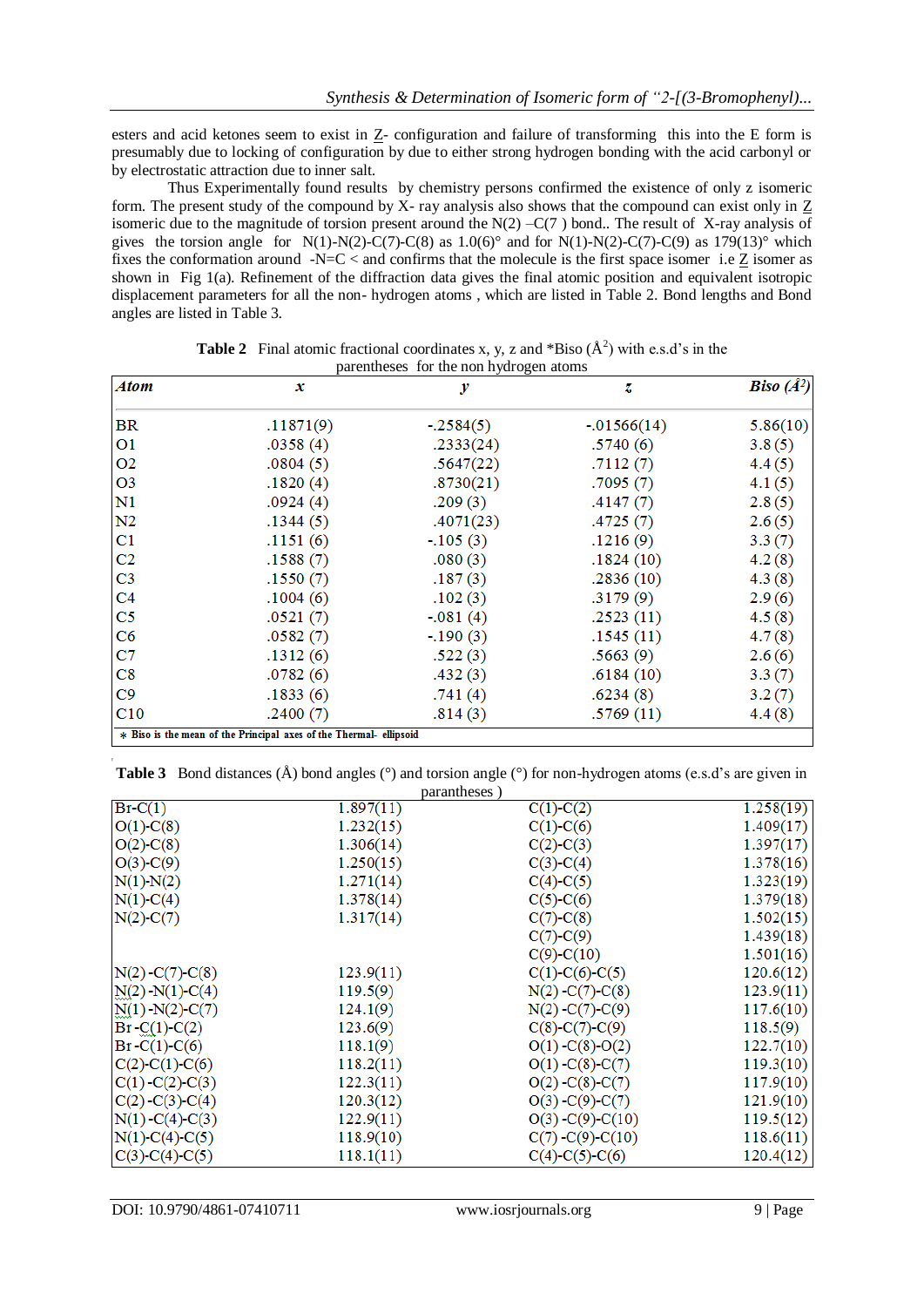The structure of the title compound showing 50% probability displacement ellipsoids and the atom-numbering scheme is shown in Figure 2.



The phenyl ring exhibits usual geometry in terms of bond distances amd angles.

The torsion angle N(1)-N(2)-C(7)-C(8) is  $1.0(6)^\circ$  and N(1)-N(2)-C(7)-C(9) is 179(13)° which fixes the conformation around  $-N=C <$  and confirms that the molecule is the first space isomer Fig 1(a) in which the carbonyl oxygen atom of the carboxyl group links with the –NH through intra-molecular hydrogen bond N— H…O(1) of 2.568 Å and with H…O(1) 2.08 Å.

There is another intra-molecular H- bond  $O(2)$ —H….. $O(3)$  of 2.543 Å. and with H… $O(3)$  is 1.754 Å. The Br— C(1) bond is 1.897(11) Å. The bond C(8)—O(2) is 1.306(14) and bond C(8)—O(1) is 1.232(15) Å. Therefore  $O(2)$  is the single bonded OH group and atom  $O(1)$  is the double bonded carbonyl oxygen atom of the carboxyl group.

The phenyl ring is nearly planar with maximum deviation of  $-0.021$ ) Å for atom C(2).

The least square plane through the atoms  $C(4)$ ,  $N(1)$ ,  $N(2)$ ,  $C(7)$ ,  $C(8)$ ,  $C(9)$  is also planar with maximum deviation of 0.012 Å for atom C(9). The plane of the carboxyl group is rotated out of these planes by 8.0° and 2.8° respectively.

There is no inter-rmolecular hydrogen bonds in the structure. All inter-molecular contacts are of vander Waal's type greater than 3.2 Å. excepts for the following contacts:

 $O(2)$ … … … $O(2 \text{ at } -x, -y, 1-z)$  2.853 Å

 $O(2)$ … … … $O(2 \text{ at-x, 1-y,1-z})$  3.0853 Å

#### A 3D packing of the molecules in the unit cell is shown in Fig.3